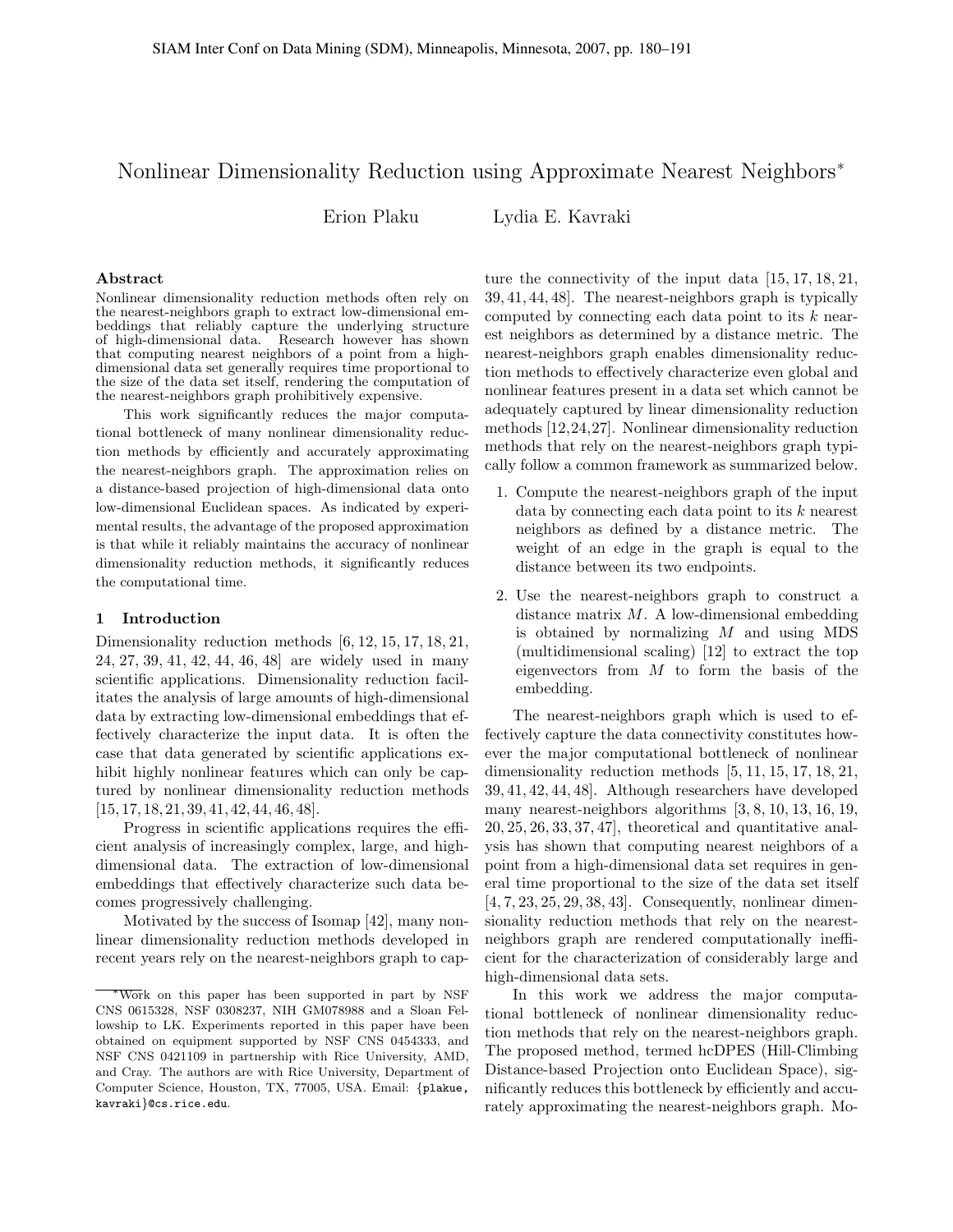tivated by the work in [38], hcDPES projects a given high-dimensional data set onto a low-dimensional Euclidean space and computes neighbors in the projected space. The projection is based on a careful selection of pivots utilizing a hill-climbing approach that attempts to maximize the correlation of distances between data points and the corresponding projections.

We validate the accuracy and demonstrate the efficiency of hcDPES using high-dimensional data derived from different applications, such as image processing and robot motion planning. Image processing provides classical examples to test the reliability of hcDPES. The robot motion planning data provides challenging examples for nonlinear dimensionality reduction, since the data is highly nonlinear and distances between points are defined by complex and computationally expensive metrics [9]. Although the experiments in this paper use Isomap [17, 42], the approximate nearest-neighbors graph computed by hcDPES could be used with other nonlinear dimensionality reduction methods that rely on the nearest-neighbors graph. We chose Isomap [17, 42] as a test case due to recent work [15], which effectively characterizes high-dimensional scientific data with similar characteristics to the robot motion planning data.

The experimental results indicate that the approximate nearest-neighbors graph computed by hcDPES is remarkably similar to the exact nearest-neighbors graph. As a result, the low-dimensional embeddings extracted by Isomap using the exact nearest-neighbors graph or using the approximate nearest-neighbors graph computed by hcDPES are practically indistinguishable. Furthermore, hcDPES computes the approximate nearest-neighbors graph significantly faster than other approximate nearest-neighbors algorithms that maintain the same level of accuracy as hcDPES. Therefore, the advantage of hcDPES is that while it maintains the accuracy of nonlinear dimensionality reduction methods, it significantly reduces the computational time required to extract low-dimensional embeddings that effectively characterize high-dimensional data.

The rest of the paper is as follows. In §2, we discuss related work. In §3, we describe hcDPES and discuss how to quantitatively measure the accuracy of hcDPES. In §4 we describe the test cases and present the results of the experiments. We conclude in §5 with a discussion.

### 2 Related Work

### 2.1 Isomap

Let  $S = \{s_1, \ldots, s_n\}$  denote a given data set and let  $\rho : S \times S \to \mathbb{R}^{\geq 0}$  denote a distance metric. In the case of Isomap  $[17, 42]$ , the distance matrix M approximates geodesic distances between points in S. As recent work [15] has shown, the approximation of geodesic distances is quite effective for characterizing nonlinear high-dimensional data derived from scientific applications. The geodesic distance between two points  $s_i, s_j \in S$  is defined as the length of the shortest path from  $s_i$  to  $s_j$  when the path is constrained to lie on the surface of the manifold underlined by  $S$ and  $\rho$ . The geodesic distance between  $s_i$  and  $s_j$  is approximated as the length of the shortest path in the nearest-neighbors graph. Isomap selects  $L$  points as landmarks and uses the nearest-neighbors graph to construct an  $L \times L$  distance matrix M, where the entries of M are computed as shortest-path distances between all landmark pairs. Details can be found in [17, 42].

### 2.2 Approximate Nearest Neighbors

Approximate nearest-neighbors algorithms trade off accuracy for computational efficiency [2,14,31,34] by computing neighbors that are not necessarily the same as the exact nearest neighbors. In many cases, the  $k$ neighbors of a point s computed by approximate algorithms are within an  $\epsilon$ -ball from the exact nearest neighbors of s. The constant  $\epsilon \geq 0$  expresses a trade-off between accuracy and computational efficiency, where accuracy indicates how close the approximate nearest neighbors are to the exact nearest neighbors. In the case of an n-point d-dimensional Euclidean data, approximate nearest neighbors of a point can be computed in  $(d \log n/\epsilon)^{O(1)}$  time and  $n^{1/\epsilon^{O(1)}}$  space, as summarized in [25]. The problem however remains challenging for general metrics, such as those commonly used in many scientific applications  $[1, 9, 15, 22, 30, 35, 36]$ . The efficiency or accuracy of approximate nearest-neighbors algorithms is typically reduced when general metrics are used instead of Euclidean distances [25].

A distinctive feature of hcDPES in contrast to existing work [2, 14, 31, 34] is that hcDPES does not use  $\epsilon$ -balls to express the trade-off between accuracy and efficiency of computing approximate nearest neighbors. The challenge with  $\epsilon$ -balls is that small values of  $\epsilon$  are needed to compute approximate nearest neighbors that are close to the exact nearest neighbors. However, when  $\epsilon$  is small computational advantages over exact nearestneighbors algorithms are minimal, since a considerable amount of time is spent guaranteeing that all k approximate nearest neighbors are within an  $\epsilon$ -ball from the exact nearest neighbors. In contrast, hcDPES quickly computes many approximate nearest neighbors without ensuring that all of them are within an  $\epsilon$ -ball from the exact nearest neighbors. If a neighbor computed by hcDPES is far away, the nonlinear dimensionality reduction methods can easily reject it without impacting the results, since several neighbors are computed for each data point. In practice, however, as indicated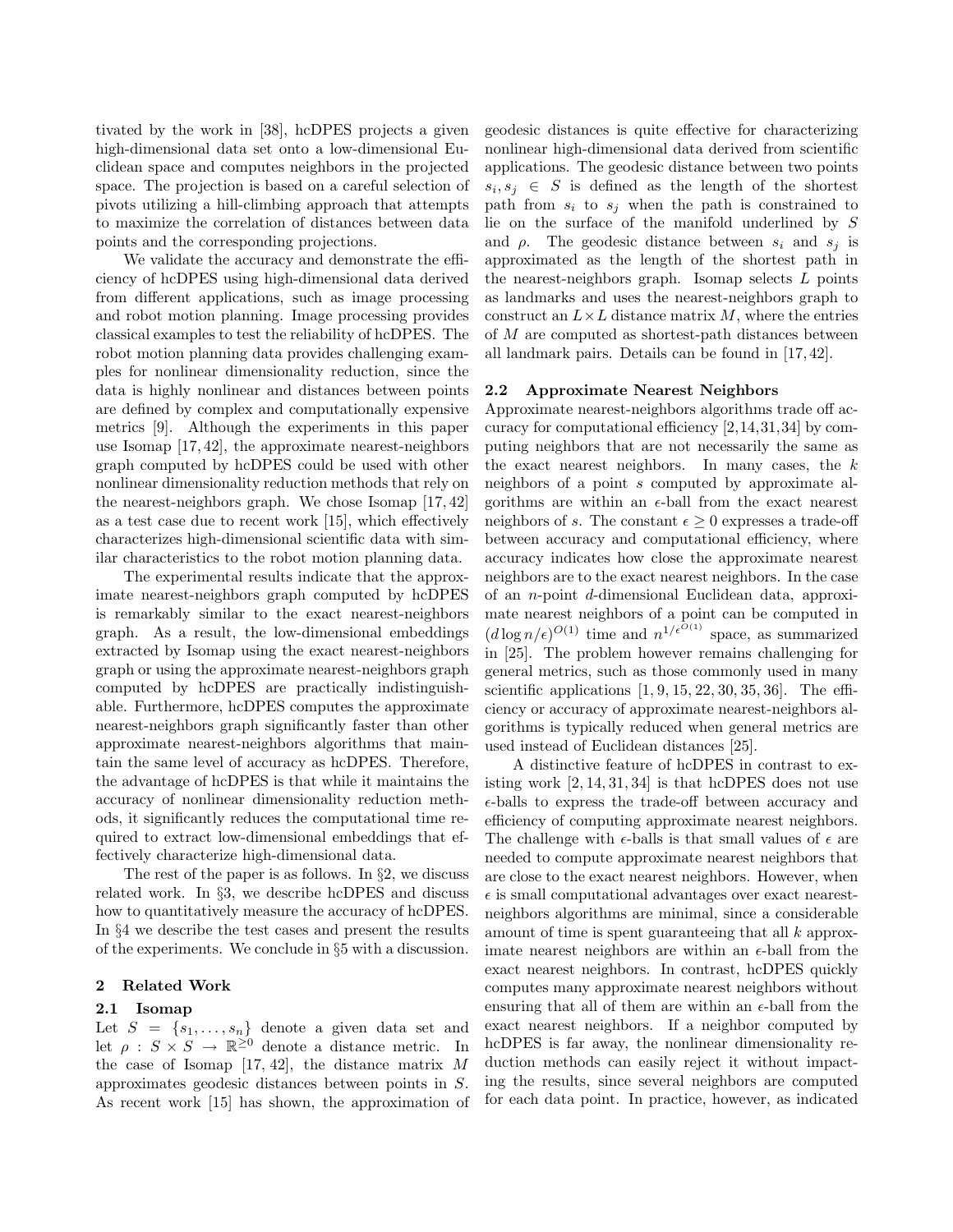by the experimental results, the approximate nearest neighbors computed by hcDPES are within a small  $\epsilon$ ball from the exact nearest neighbors. The approximate nearest-neighbors graph computed by hcDPES is thus remarkably similar to the exact nearest-neighbors graph. Furthermore, hcDPES consistently offers significant computational speedups over approximate nearestneighbors algorithms that maintain the same level of accuracy as hcDPES.

### 3 Methods

The approximation of the nearest-neighbors graph is based on projecting the data set S onto a lowdimensional Euclidean space according to distances between points in S and a set of pivots. The idea comes from our earlier work [38], which quantitatively analyzed the computational efficiency of proximity algorithms as a function of the data dimensionality in the context of robot motion planning [9]. The approximation of the nearest-neighbors graph in [38] is rather coarse and is limited in practicality to data up to 50– 60 dimensions. As such, it is not suitable for dimensionality reduction since it fails to reliably capture the connectivity of high-dimensional data. In contrast, as indicated by the experimental results, the approximate nearest-neighbors graph computed by hcDPES captures the connectivity of high-dimensional data practically as well as the nearest-neighbors graph. This is achieved by a careful selection of pivots utilizing a hill-climbing approach that attempts to maximize the correlation of distances between data points and the corresponding projections. Furthermore, distances from data points to pivots are transformed using classical MDS [12] to minimize the distortion of distances resulting from the projection of high-dimensional data onto a low-dimensional Euclidean space. Consequently, the distance matrix M constructed in step 2 of §2.1 using the exact nearestneighbors graph is remarkably similar to the distance matrix that is obtained when using the approximate nearest-neighbors graph computed by hcDPES. Since the embedding depends only on  $M$ , hcDPES can be used to effectively characterize nonlinear high-dimensional data.

In the rest of this section, we describe how the projection of S onto a low-dimensional Euclidean space is obtained and then describe how the projection is used to compute the approximate nearest-neighbors graph.

### 3.1 Projection of High-Dimensional Data

Let  $E(S) = \{e(s_1), \ldots, e(s_n)\}\)$  denote the projection of S onto  $\mathbb{R}^m$  for some fixed  $m > 0$ , where  $e(s) \in E(S)$ denotes the projection of  $s \in S$  onto  $\mathbb{R}^m$ . The objective is to find a projection  $E(S)$  that can be efficiently computed while preserving the relative distances between points in  $S$ , i.e., the projections of points in  $S$  that are close according to  $\rho$  should be close according to the Euclidean distance in  $\mathbb{R}^m$ . Pseudocode is provided in Algorithm 3.1.

ALGORITHM 3.1. Distance-based projection of highdimensional data onto a Euclidean space.

Input:  $S = \{s_1, \ldots, s_n\}$ , a set of data points  $\rho: S \times S \to \mathbb{R}^{\geq 0}$ , distance metric m, dimension of Euclidean space h, number of pivots Output:  $E(S) = \{e(s_1), \ldots, e(s_n)\} \subset R^m$ , projection of S 1:  $P \subset S$  ← select h pivots (Algorithm 3.2) 2:  $D(S, P, \rho) \leftarrow a n \times h$  matrix 3: for each  $s_i \in S$  do 4: for each  $p_i \in P$  do 5:  $v(s_i)[j] \leftarrow \rho(s_i, p_j)$ 6: end for 7:  $D(S, P, \rho)[i] \leftarrow \text{set } i\text{-th row to } v(s_i)$ 8: end for 9:  $E(S) \leftarrow$  perform landmark MDS [17] to  $D(S, P, \rho)$ 10: return  $E(S)$ 

The projection illustrated in Algorithm 3.1 is based on distances according to  $\rho$  between points in  $S$  and a set of  $h > m$  pivots  $P = \{p_1, \ldots, p_h\} \subset S$  (line 1). The pivot selection method is described in §3.2. For each  $s \in S$ , let  $v(s)$  denote the vector of distances from s to each pivot, i.e., the j-th entry of  $v(s)$  is equal to  $\rho(s, p_i)$  (lines 4–6). Let  $D(S, P, \rho)$  be the  $n \times h$ distance matrix where the *i*-th row is equal to  $v(s_i)$  (line 7). The projection  $E(S)$  is then efficiently obtained by performing landmark MDS [17] on  $D(S, P, \rho)$  (line 9).

### 3.2 Selection of Pivots

The selection of pivots greatly affects how well  $E(S)$ preserves the relative distances of points in S. The selection scheme developed in this work attempts to maximize the correlation between distances according to  $\rho$  for any two points  $s', s'' \in S$  and distances according to the Euclidean metric in  $R^h$  for  $v(s')$  and  $v(s'')$ . If such distances correlate well, then the distortion resulting from the projection of S onto  $E(S)$  is small. Pseudocode is given in Algorithm 3.2

The selection of pivots  $P$  is based on a hill-climbing algorithm. Let  $C \subset S$  denote a set of candidate pivots selected from  $S$  (line 1). Initially each pivot in  $P$  is selected uniformly at random from the set  $C$  (line 2). At the beginning of each iteration, an index  $i$  is selected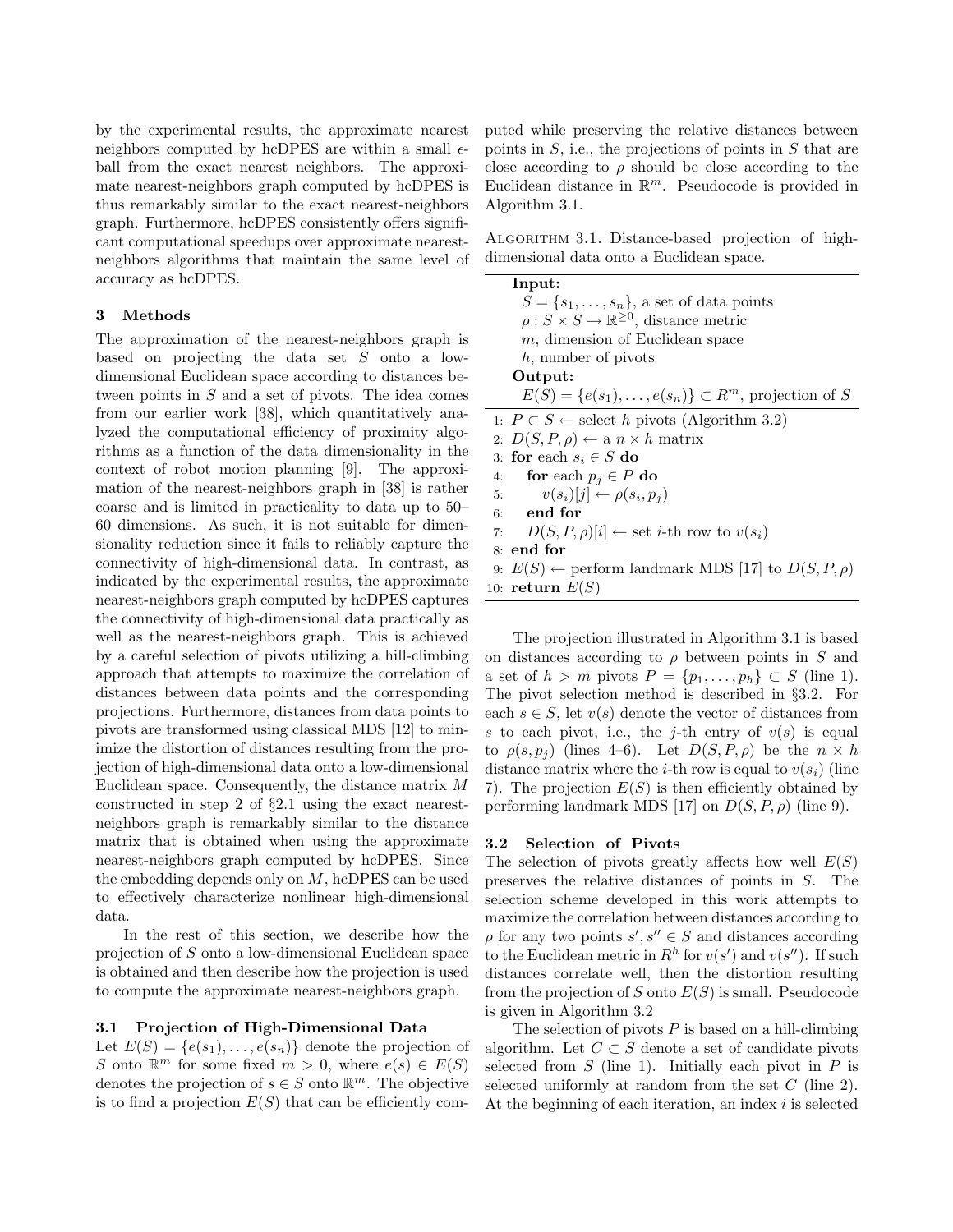uniformly at random from  $\{1, \ldots, h\}$  (line 7). The *i*th pivot of P is replaced by the point  $c \in C$  that maximizes the correlation between distances according to  $\rho$  of points  $s', s'' \in S$  and Euclidean distances between the corresponding  $v(s')$ ,  $v(s'')$  vectors (lines 8–18). More precisely, let  $T \subset S \times S$  consist of pairs of points selected from S (line 3). Let  $D(T, \rho)$  =  $\{\rho(s', s'') : (s', s'') \in T\}$  denote the distances according to  $\rho$  of each pair  $(s', s'') \in T$  (line 4). Similarly, let  $D(T, || \cdot ||) = {||v(s'), v(s'')|| : (s', s'') \in T}$  denote the distances according to the Euclidean metric in  $\mathbb{R}^h$ between the corresponding  $v(s')$ ,  $v(s'')$  vectors (line 5). The *i*-th pivot is selected as the point  $c \in C$  that maximizes the Pearson correlation between  $D(T, \rho)$  and  $D(T, || \cdot ||)$ . This process is repeated until no significant improvement in the correlation between  $D(T, \rho)$  and  $D(T, || \cdot ||)$  occurs or when a maximum number of iterations is exceeded.

ALGORITHM 3.2. Pivot selection for projecting highdimensional data onto a Euclidean space.

Input:  $S = \{s_1, \ldots, s_n\}$ , a set of data points  $\rho: S \times S \to \mathbb{R}^{\geq 0}$ , distance metric h, number of pivots Output:  $P = \{p_1, \ldots, p_h\} \subset S$ , a set of pivots 1:  $C \subset S$  ← select candidate pivots at random 2:  $P \subset C \leftarrow$  select h initial pivots from C 3:  $T \subset S \times S$  ← select pairs of points at random 4:  $D(T, \rho) \leftarrow {\rho(s', s'') : (s', s'') \in T}$ 5:  $D(T, || \cdot ||) \leftarrow {||v(s'), v(s'')|| : (s', s'') \in T}$ 6: repeat 7:  $i \leftarrow$  at random from  $\{1, \ldots, h\}$ 8:  $p \leftarrow \text{NIL}$ ; max\_corr  $\leftarrow 0.0$ 9: for each  $c \in C$  do 10: temporarily set the i-th pivot of  $P$  to  $c$ 11: update  $D(T, || \cdot ||)$ 12:  $\operatorname{corr} \leftarrow \operatorname{correlation}(D(T, || \cdot ||), D(T, \rho))$ 13: if  $corr > max_corr$  then 14:  $max\_corr \leftarrow corr$ 15:  $p \leftarrow c$ 16: end if 17: end for 18: set the i-th pivot of  $P$  to  $p$ 19: until termination criteria 20: return P

The replacement of the *i*-th pivot of  $P$  (line 10) changes  $D(T, || \cdot ||)$ . However, it is not necessary to recompute  $D(T, ||\cdot||)$  at each iteration from scratch (line 11). In fact the replacement of pivot  $p_i$  by p causes only

the *i*-th entry of vector  $v(s)$  for each unique element s among the pairs in T to be changed to  $\rho(p, s)$ . Hence, for each  $(s', s'') \in T$ ,  $||v(s'), v(s'')||^2$  can be updated by subtracting  $(\rho(p_i, s') - \rho(p_i, s''))^2$  from it and adding  $(\rho(p, s') - \rho(p, s''))^2$  to it. Therefore,  $D(T, || \cdot ||)$  can be easily updated by precomputing distances according to  $\rho$  between each  $c \in C$  and each unique element among the pairs in  $T$  and then using a table lookup to update  $||v(s'), v(s'')||$  for each  $s', s'' \in T$ .

The selection of pivots requires the evaluation of  $\rho$ for each  $(s', s'') \in T$ . It also requires the evaluation of  $\rho$  between each unique point in T and points in C. Therefore, the total number of evaluations of  $\rho$  is at most  $|T| + 2|T||C|$ . Since Algorithm 3.2 is essentially a greedy approach, random restarts and other techniques can be used to reduce the likelihood of getting stuck in local minima [40]. The experimental results presented in §4 indicate that projection of high-dimensional metric data using the pivot selection scheme described in this section can be used to efficiently and accurately approximate the nearest-neighbors graph.

## 3.3 Approximation of Nearest Neighbors

Initially, the projection  $E(S)$  of S onto  $R^m$  is computed as described in  $\S 3.1$ . Then, k approximate nearest neighbors of each point  $s \in S$  according to the distance metric  $\rho$  are computed in two steps:

- 1. compute  $K > k$  candidate neighbors as the K exact nearest neighbors of  $e(s)$  from  $E(S)$  according to the Euclidean distance metric in  $\mathbb{R}^m$ ; and
- 2. select the k closest points to s according to  $\rho$  from the K candidate neighbors.

When the projection  $E(S)$  preserves the relative distances of points in S, it also preserves the relative ordering of points in  $S$ . Consequently, if a point  $s'$  is one of the  $k$  nearest neighbors of a query point  $s$ , then most likely  $e(s')$  is also one of the k nearest neighbors of  $e(s)$ . The computation of  $K > k$  candidate neighbors further improves the accuracy of hcDPES, since the likelihood that  $e(s')$  is not one of the K nearest neighbors of  $e(s)$  is even smaller. We remark that any exact nearestneighbors algorithm can be used to compute the candidate neighbors in step 1. In our implementation, we used GNAT [8] and CoverTree [5], since these methods have been shown to perform well in practice.

The approximation of nearest-neighbors graph computed by hcDPES has certain computational advantages. The projection of  $S$  onto a low-dimensional Euclidean space  $\mathbb{R}^m$  significantly reduces the number of distance evaluations required to resolve proximity queries. Additional computational gain results from the evaluation of the Euclidean distance in  $\mathbb{R}^m$  which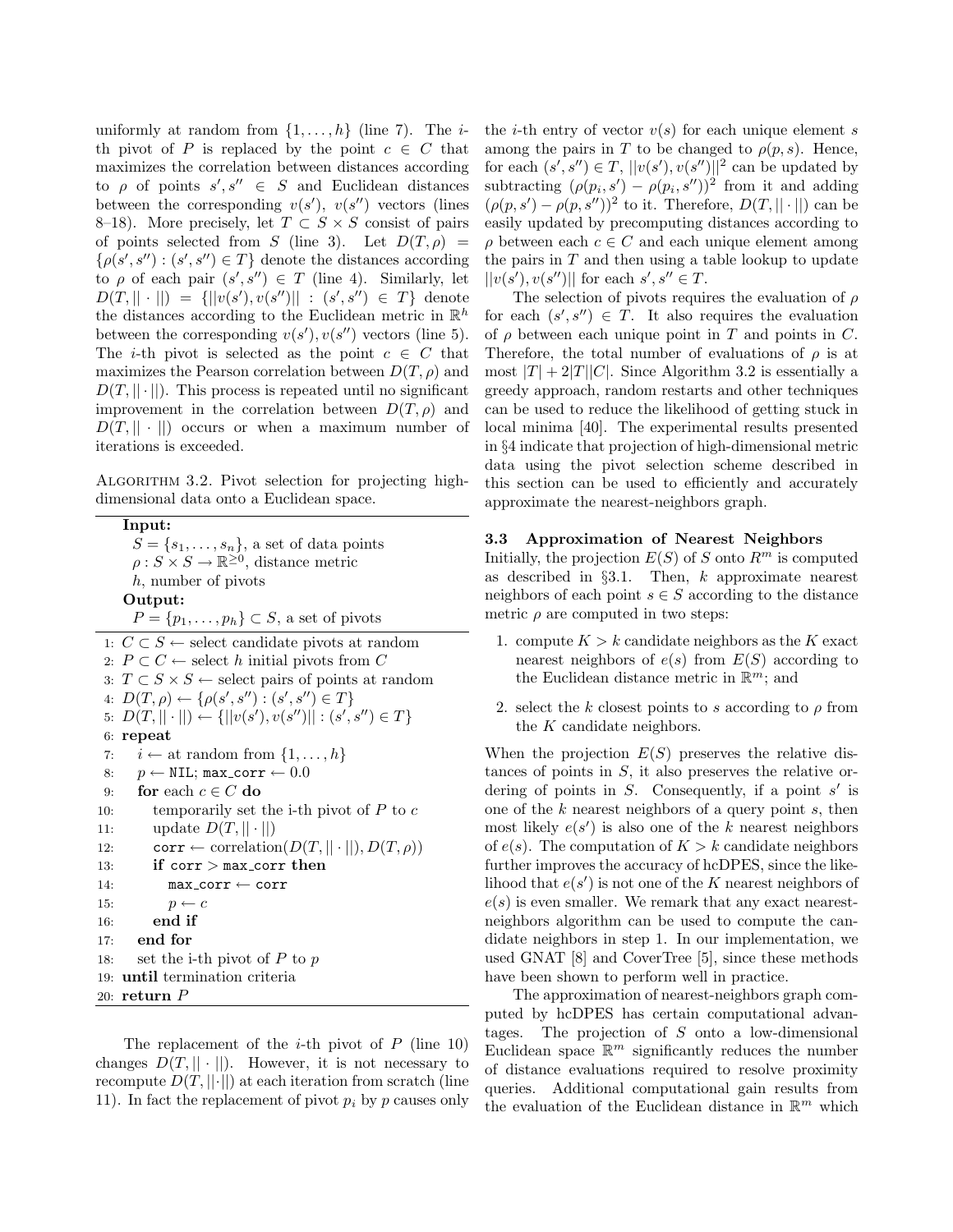can be typically computed more efficiently than complex distance metrics often used in scientific applications [8, 15, 28, 45].

### 3.4 Measuring the Approximation Accuracy

Let  $E$  be the embedding obtained from the application of a nonlinear dimensionality reduction method using the nearest-neighbors graph. Let  $D(E)$  denote the vector of distances of all the pairs in  $E \times E$ . Similarly, let  $E_{\text{hcDPES}}$  and  $D(E_{\text{hcDPES}})$  be the embedding and the vector of distances resulting when the nearest-neighbors graph is replaced by the approximate nearest-neighbors graph computed by hcDPES. The similarity between  $E$  and  $E_{\text{hcDPES}}$  is given by the Pearson correlation between  $D(E)$  and  $D(E_{\text{hcDPES}})$ . A high correlation indicates that  $E_{\text{hcDPES}}$  preserves well distances between points in  $E$  and thus is similar to  $E$ .

The quality of approximate nearest neighbors depends on distances between approximate and exact nearest neighbors for each query point. One such common measure is the ratio of false dismissals (RFD) error [14], defined as follows:

$$
RFD_{\epsilon} = \frac{1}{k} \sum_{s \in \text{ANN}_S(s_i, k)} \begin{cases} 1, & \rho(s, s_i) > (1 + \epsilon)d_k, \\ 0, & \text{otherwise,} \end{cases}
$$

where  $d_k = \max_{s' \in \text{NN}_S(s_i, k)} \rho(s_i, s')$ ,  $\text{NN}_S(s_i, k)$  denotes the k exact nearest neighbors of  $s_i$ , and  $\text{ANN}_S(s_i, k)$ denotes the  $k$  approximate nearest neighbors of  $s_i$ computed by hcDPES. The RFD<sub> $\epsilon$ </sub> error,  $\epsilon \geq 0$ , indicates the fraction of points in  $\text{ANN}_S(s_i, k)$  that are  $(1 + \epsilon)$ times farther away from the k-th nearest neighbor of  $s_i$ . Since the RFD error does not measure how far each neighbor is from s, we also use the ratio of distance error (RDE) [14]. The RDE error is  $1 - \alpha/\beta$ , where  $\alpha$  and  $\beta$  are the sum of distances from s to each exact and approximate nearest neighbor, respectively, i.e.,

$$
\text{RDE} = 1 - \frac{\sum_{s \in \text{NN}_S(s_i, k)} \rho(s, s_i)}{\sum_{s \in \text{ANN}_S(s_i, k)} \rho(s, s_i)}.
$$

The RDE error indicates how close approximate nearest neighbors are to the exact nearest neighbors.

#### 4 Experiments and Results

The experiments in this paper provide quantitative evidence that (i) low-dimensional embeddings extracted from high-dimensional data by nonlinear dimensionality reduction methods, i.e., Isomap [17, 42], using the exact nearest-neighbors graph or using the approximate nearest-neighbors graph computed by hcDPES are remarkably similar, and (ii) hcDPES significantly reduces the computational time. We use several test cases selected from different application areas, such as image processing and robot motion planning.

4.1 Comparisons and Presentation of Results To facilitate discussion, we write I-Exact and I-Approx to denote Isomap using the exact or an approximate nearest-neighbors graph, respectively. We also write I-A to specify the particular method A used by Isomap for the computation of the proximity graph.

Experiments in this paper use GNAT [8] and CoverTree [5] for comparisons with other exact and approximate nearest-neighbors algorithms, since GNAT and CoverTree have been shown to work well in practice. Both GNAT and CoverTree can be used to compute approximate nearest neighbors by specifying an  $\epsilon$ , i.e., the approximate nearest neighbors computed by  $GNAT_{\epsilon}$ and CoverTree<sub> $\epsilon$ </sub> are guaranteed to have RFD<sub> $\epsilon$ </sub> = 0.0. When  $\epsilon = 0.0$ , GNAT and CoverTree compute exact nearest neighbors. For each experiment, we report the following results:

- a. Accuracy of extracted embeddings. This is measured as the Pearson correlation between embeddings extracted by the application of I-Exact and I-hcDPES, as described in §3.4.
- b. Accuracy of approximating the nearest-neighbors graph. This is measured using the RFD and RDE errors, as described in §3.4.
- c. Computational speedup. We report the speedup obtained by I-hcDPES when compared to Isomap using other efficient proximity methods: (i) exact:  $\text{GNAT}_{\epsilon=0.0}$ , CoverTree<sub> $\epsilon=0.0$ </sub> and (ii) approximate:  $\text{GNAT}_{\epsilon=0.15}$ , CoverTree<sub> $\epsilon=0.15$ </sub>.

The parameter values used in the experiments of this work are as follows: number of candidate pivots  $|C|$  =  $0.1n$ ;  $|T| = \min(5000, n)$ ; number of candidate neighbors  $K = k + 10$ ; number of pivots  $h = 2m$ . These values were determined empirically based on the data sets used for the experiments. We are in the process of automating the selection of good parameter values.

### 4.2 Test Case: A Low-Dimensional Surface in a High-Dimensional Euclidean Space

The first test case consists of a low-dimensional surface embedded in a high-dimensional Euclidean space. The objective of the nonlinear dimensionality reduction method is to accurately extract the low-dimensional surface from the high-dimensional Euclidean space. Figure  $1(a)$  shows a data set consisting of points sampled uniformly at random from a two-dimensional surface in  $\mathbb{R}^3$ . When a nonlinear dimensionality reduction method is applied to such a data set, the result-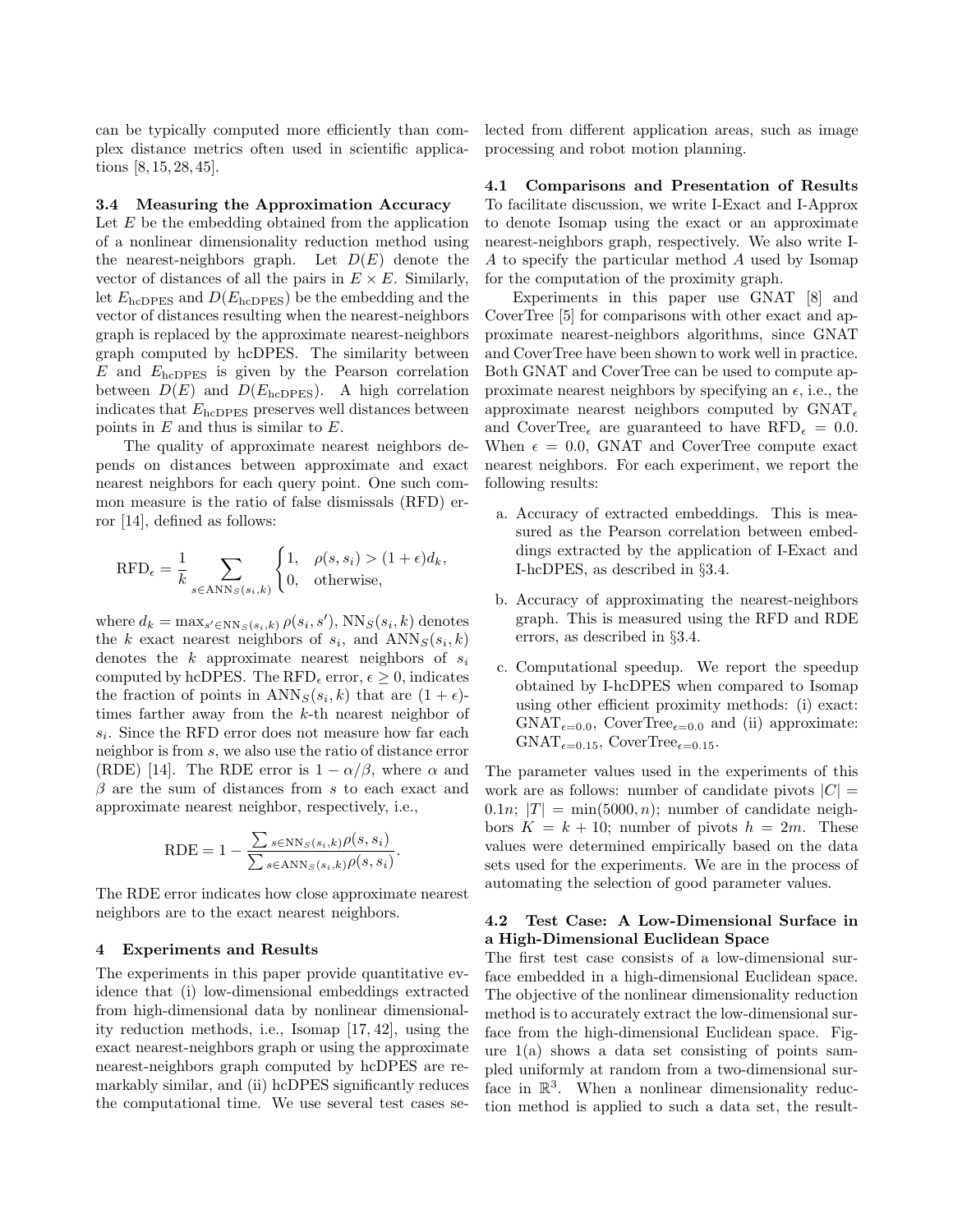



(e) Approximate nearest-neighbors graph by hcDPES

Figure 1: The extraction of a two-dimensional surface in  $\mathbb{R}^3$  by I-Exact and I-hcDPES shown in (a). A comparison of (b) and (c) indicates that the embeddings computed by I-Exact and I-hcDPES are almost identical. The reason is that the approximate nearestneighbors graph computed by hcDPES (shown in (e)) is remarkably similar to the exact nearest-neighbors graph  $(\text{shown in } (d)).$ 



|                                | $(\overline{\mathbb{R}^d})$<br>dimension |       |                    |       |       |  |  |  |
|--------------------------------|------------------------------------------|-------|--------------------|-------|-------|--|--|--|
| error                          | 250                                      | 500   | 1000               | 1500  | 2000  |  |  |  |
| $\mathrm{RFD}_{0.00}$          | 0.056                                    | 0.067 | 0.095              | 0.055 | 0.056 |  |  |  |
| $\overline{\text{RFD}}_{0.02}$ | 0.015                                    | 0.021 | 0.034              | 0.016 | 0.016 |  |  |  |
| $\overline{\text{RFD}}_{0.05}$ | 0.003                                    | 0.004 | 0.008              | 0.003 | 0.004 |  |  |  |
| $\overline{\text{RFD}}_{0.07}$ | 0.001                                    | 0.001 | $\overline{0.003}$ | 0.001 | 0.002 |  |  |  |
| $\text{RFD}_{0.10}$            | 0.000                                    | 0.000 | 0.001              | 0.000 | 0.000 |  |  |  |
| $\overline{\text{RFD}}_{0.11}$ | 0.000                                    | 0.000 | 0.000              | 0.000 | 0.000 |  |  |  |
| <b>RDE</b>                     | 0.002                                    | 0.002 | 0.003              | 0.002 | 0.002 |  |  |  |

(b) Accuracy of approximating the nearest-neighbors graph



Figure 2: Accuracy and efficiency of hcDPES on extracting low-dimensional surfaces from highdimensional Euclidean spaces. (a) The high correlation values indicate that such embeddings are practically the same. (b) The accuracy of hcDPES is due to the approximation of the nearest-neighbors graph, which is remarkably similar to the exact nearest-neighbors graph, as indicated by the small RFD and RDE errors. (c) hcDPES offers significant computational speedups over other methods.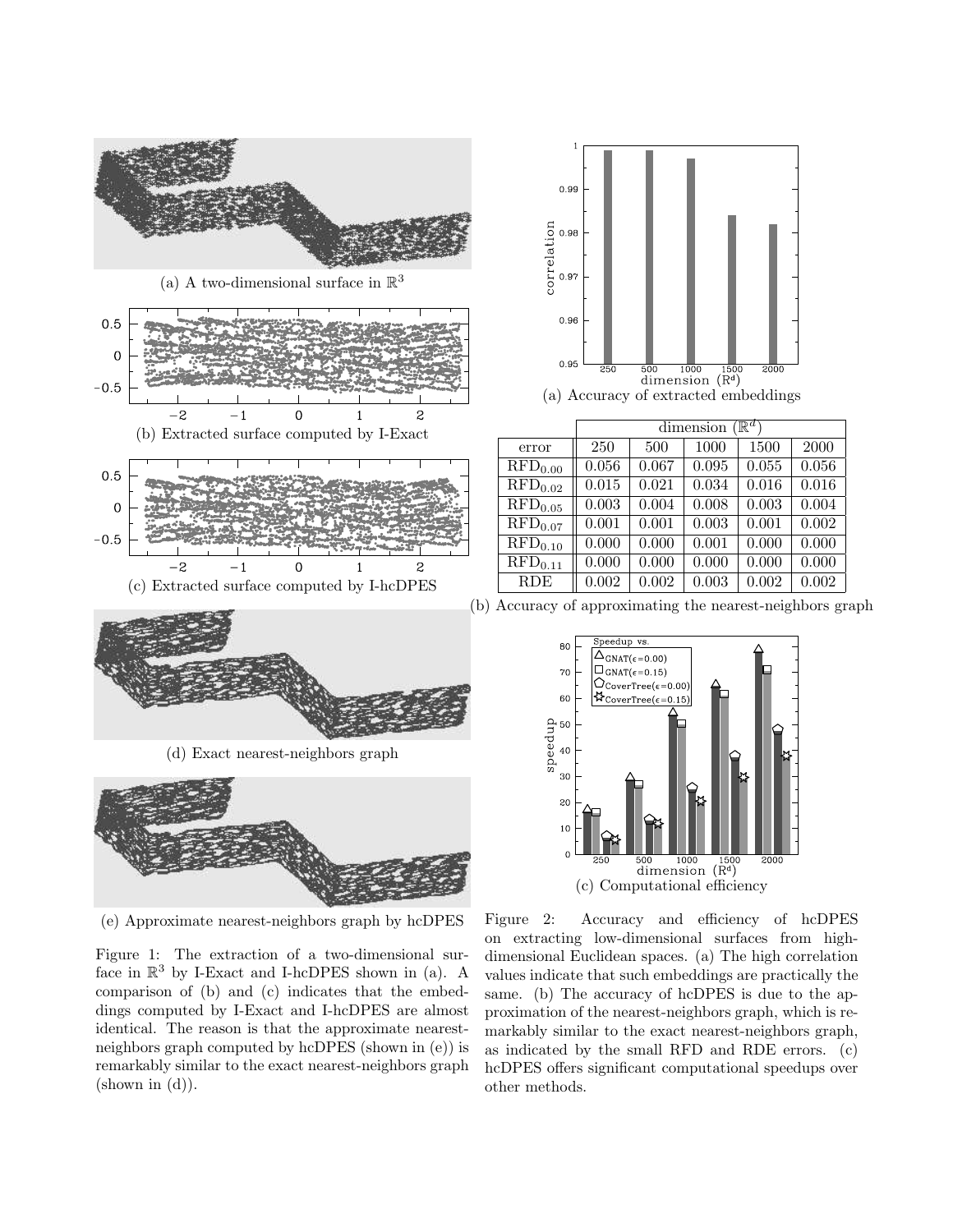ing embedding in  $\mathbb{R}^2$  should resemble a rectangle, since the underlying structure of the surface is rectangular. Figure 1(b) indicates that I-Exact accurately extracts the two-dimensional rectangular surface. Figure  $1(c)$ shows the embedding in  $\mathbb{R}^2$  as computed by I-hcDPES. A qualitative comparison of Figure 1(b) and (c) reveals that the embeddings computed by I-Exact and I-hcDPES are practically indistinguishable. As it will be quantified later in the section, the reason for the accuracy of I-hcDPES is that the approximate nearestneighbors graph is almost identical to the exact nearestneighbors graph, shown in Figure 1(d) and (e).

We compare the results obtained by I-Exact and IhcDPES when applied to data sets consisting of points sampled uniformly at random from m-dimensional surfaces in  $\mathbb{R}^d$ . We progressively increase the dimension d and measure the impact on the accuracy and efficiency of I-hcDPES. Each m-dimensional surface in our test case can be conceptually thought of as an  $m$ dimensional hypercube bent at several parts, as illustrated in Figure 1(a). Each  $m$ -dimensional surface consists of  $\ell = 5$  parts and is constructed by selecting uniformly at random in  $\mathbb{R}^d$  an origin  $o$  and  $m+\ell$  unit vectors  $U = \{u_1, \ldots, u_{m+\ell}\}\$  such that  $U_i = \{u_1, \ldots, u_{m-1}, u_i\}$ is linearly independent for each  $m \leq i \leq \ell$ . The j-th part of the surface,  $1 \leq i \leq \ell$ , contains all the points in

$$
\{o+\sum_{\ell=0}^{j-1}u_{m+\ell}+\alpha_m^ju_{m+j}+\sum_{i=1}^{m-1}\alpha_i^ju_i:0\leq\alpha_i^j,\alpha_m^j\leq 1\}.
$$

The corresponding data set consists of 10000 points obtained by sampling uniformly at random 2000 points on each part of the surface. The distance between two data points is defined as the Euclidean distance in  $\mathbb{R}^d$ .

We performed tests on data sets corresponding to 20-dimensional surfaces in  $\mathbb{R}^{250}$ ,  $\mathbb{R}^{500}$ ,  $\mathbb{R}^{1000}$ ,  $\mathbb{R}^{1500}$ , and  $\mathbb{R}^{2000}$ . Figure 2(a) indicates the correlation between the 20-dimensional embeddings obtained by I-Exact and I-hcDPES. The high correlation values indicate that the surfaces extracted by I-Exact and I-hcDPES are almost identical. The correlation remains above 0.99 not only when  $d = 250$  but even as d is progressively increased to  $d = 2000$ . The accuracy of I-hcDPES is due to the high-quality approximation of the nearestneighbors graph computed by hcDPES. As shown in Figure 2(b), the RFD and RDE errors are small. In fact,  $\text{RFD}_{0.0}$  is less than 0.1 in all cases. This indicates that the approximate nearest neighbors include above 90% of the exact nearest neighbors. Furthermore, the  $\text{RFD}_{\epsilon}$  error quickly drops to zero when slightly larger values of  $\epsilon$  are considered. As shown in Figure 2(b), in all cases RFD<sub> $\epsilon$ </sub> = 0.0 for  $\epsilon \geq 0.11$ . The small values of RFD that even those few approximate nearest neighbors computed by hcDPES that are not the same as the exact

nearest neighbors are in fact close to the exact nearest neighbors, i.e., within a 0.11-ball. This is also indicated by the small RFD error, which shows that differences in distances between approximate and exact nearest neighbors are negligible. As a result, the proximity graph computed by hcDPES accurately approximates the nearest-neighbors graph and thus enables I-hcDPES to maintain the reliability of I-Exact.

Figure 2(c) indicates the speedup of I-hcDPES when compared to Isomap using other efficient exact or approximate nearest-neighbors methods to compute the proximity graph. As illustrated in Figure 2(b), using hcDPES to compute the approximate nearest-neighbors graph makes Isomap considerably more efficient. The computational speedup obtained by I-hcDPES increases rapidly as the dimension  $d$  increases. We observe that for  $d = 2000$ , I-hcDPES yields computational speedups of over 75 times when compared to Isomap using GNAT to compute the exact nearest-neighbors graph, i.e., I-GNAT<sub> $\epsilon=0.0$ </sub>. Even when GNAT is used to compute an approximate nearest-neighbors graph, the computational speedup obtained by I-hcDPES is still above 70 times. A comparison with I-CoverTree, which generally performed better than I-GNAT, indicates that I-hcDPES still offers significant computational improvements. The computational speedups obtained by I-hcDPES are above 45 and above 35 times when CoverTree is used to compute the exact nearestneighbors graph or an approximate nearest-neighbors graph, respectively. We also note that when GNAT and CoverTree are used to approximate the nearestneighbors graph, the value of  $\epsilon$  is set to 0.15. Recall that the approximate nearest neighbors computed by hcDPES were all within a 0.11-ball from the exact nearest neighbors. That is, approximate nearest-neighbors computed by hcDPES are not only of better or comparable quality to approximate nearest-neighbors computed by methods that rely on specifications of  $\epsilon$ -balls, but are also computed at a fraction of the computational cost.

Figure 2 indicates that by using hcDPES to approximate the nearest-neighbors graph, Isomap accurately extracts low-dimensional surfaces from highdimensional Euclidean spaces at a fraction of the computational cost required if other exact or approximate methods were used to compute the proximity graph.

### 4.3 Test Case: Image Processing

We also tested the accuracy and efficiency of hcDPES on images of handwritten digits. The handwritten digits exhibit highly nonlinear features making them suitable for testing nonlinear reduction methods. We use the MNIST database [32], which consists of approximately 6000 grayscale images for each digit. Each image is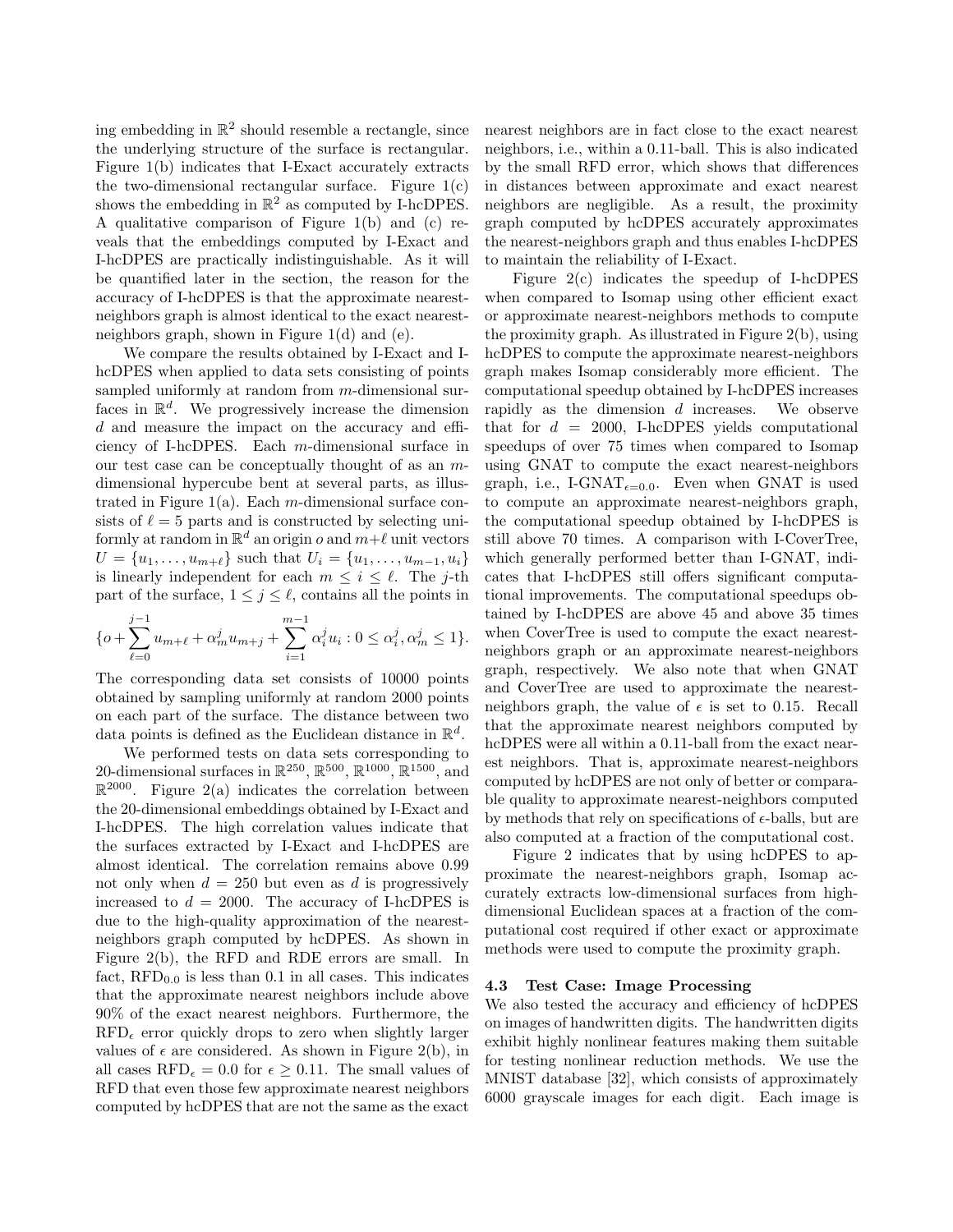

Figure 3: Nonlinear features captured by I-Exact and I-hcDPES on handwritten images of digits.



(b) Accuracy of approximating the nearest-neighbors graph

|                                | digit |       |                |       |       |       |       |       |       |       |
|--------------------------------|-------|-------|----------------|-------|-------|-------|-------|-------|-------|-------|
| error                          |       |       | $\overline{2}$ | 3     | 4     | 5     | 6     | 7     | 8     | 9     |
| $\mathrm{RFD}_{0.00}$          | 0.068 | 0.080 | 0.094          | 0.084 | 0.066 | 0.079 | 0.074 | 0.099 | 0.088 | 0.086 |
| $\text{RFD}_{0.02}$            | 0.017 | 0.034 | 0.027          | 0.018 | 0.014 | 0.017 | 0.021 | 0.036 | 0.019 | 0.027 |
| $\mathrm{RFD}_{0.05}$          | 0.002 | 0.009 | 0.003          | 0.001 | 0.001 | 0.001 | 0.003 | 0.008 | 0.001 | 0.004 |
| $\mathrm{RFD_{0.07}}$          | 0.001 | 0.004 | 0.001          | 0.000 | 0.000 | 0.000 | 0.001 | 0.003 | 0.000 | 0.001 |
| $\rm \overline{RFD_{0.10}}$    | 0.000 | 0.001 | 0.000          | 0.000 | 0.000 | 0.000 | 0.000 | 0.001 | 0.000 | 0.000 |
| $\overline{\text{RFD}}_{0.11}$ | 0.000 | 0.000 | 0.000          | 0.000 | 0.000 | 0.000 | 0.000 | 0.000 | 0.000 | 0.000 |
| <b>RDE</b>                     | 0.003 | 0.005 | 0.003          | 0.003 | 0.002 | 0.003 | 0.003 | 0.005 | 0.003 | 0.003 |

Figure 4: Accuracy and efficiency of hcDPES on handwritten images of digits. (a) The high correlation values indicate that I-hcDPES is practically as accurate as I-Exact. (b) The approximate nearest-neighbors graph computed by hcDPES is remarkably similar to the exact nearest-neighbors graph, as evidenced by the small RFD and RDE errors. (c) Comparisons with other exact and approximate methods reveal that I-hcDPES is significantly more efficient.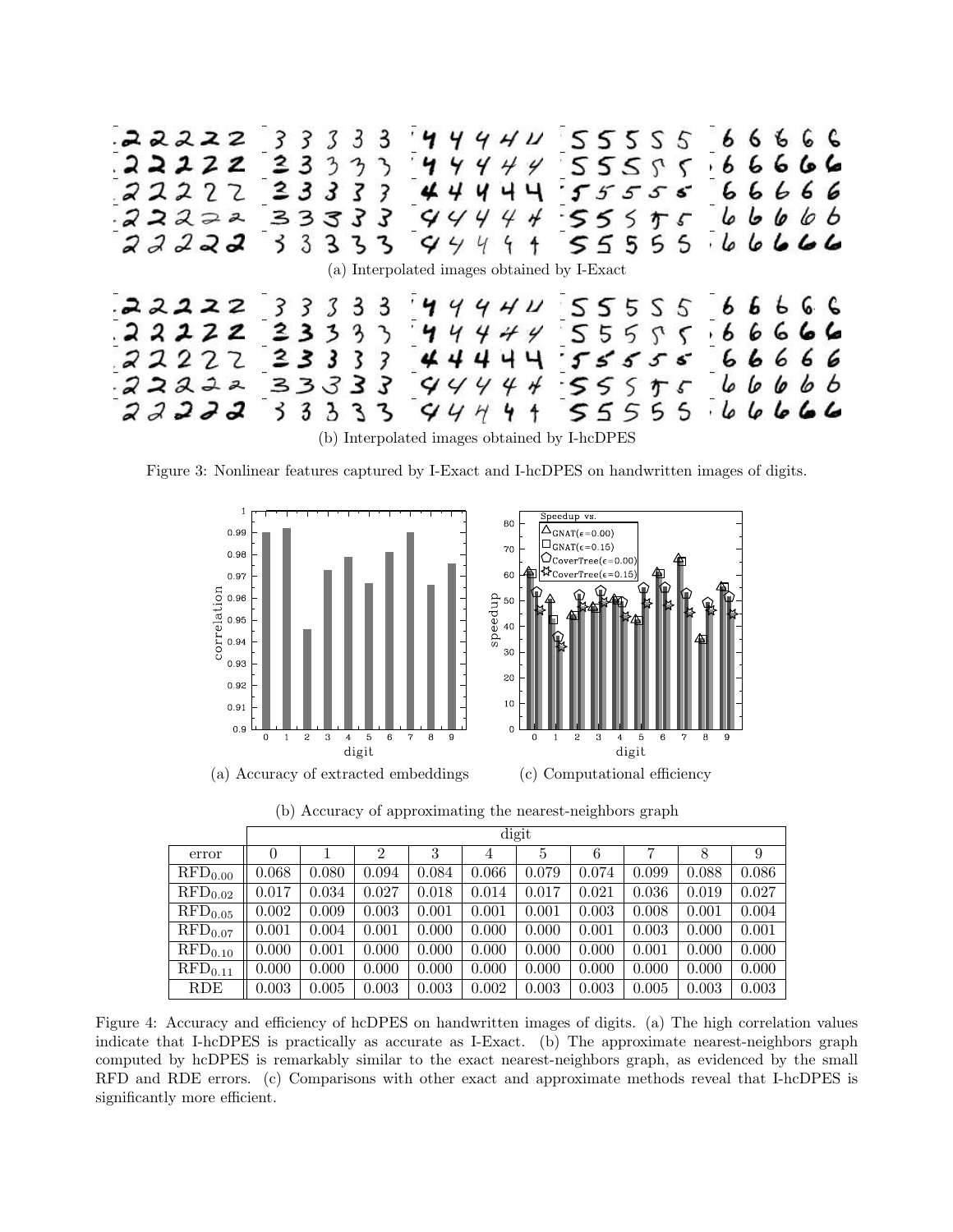$28 \times 28$  pixels. We rasterize each image and represent it as a point in  $\mathbb{R}^{784}$ . The distance between two images is then defined as the Euclidean distance in  $\mathbb{R}^{784}$  between the corresponding points. In each experiment, we obtain 8-dimensional embeddings of the images of each digit. Figures 3 and 4 contain a summary of the results.

When a dimensionality reduction method accurately captures the nonlinear features, then linearly interpolating between any two embeddings reveals how the corresponding images transition from one to the other. Let  $emb(A)$  and  $emb(B)$  denote the embeddings of two images  $A$  and  $B$  from the data set. An intermediate image from A to B at time  $t \in [0,1]$  is computed as the image  $C$  from the data set whose embedding  $emb(C)$ , according to the Euclidean distance, is the closest to  $t * \text{emb}(A) + (1 - t) * \text{emb}(B)$ . Figure 3(a) and (b) illustrate the interpolation results for several digits as computed by I-Exact and I-hcDPES, respectively. We observe smooth transitions from one image to the other. As an illustration, in rows 1-3 of digit 2, we see how the knot of digit 2 transitions into a straight segment, a highly nonlinear feature. We also see how a large image scales into a small image while also changing the curvature, as in digit 2 row 4, digit 5 rows 3-4. We observe that although there are some differences in the interpolated images computed by I-Exact and I-hcDPES, e.g., digit 2 rows 1,5, digit 3 row 4, digit 5 row 5, digit 6 row 2, the transitions are smooth in both cases and accurately capture the nonlinear features.

Figure 4 shows results that quantify the qualitative comparisons of Figure 3. In each case, the correlation between embeddings obtained by I-Exact and I-hcDPES is remarkably high, as shown in Figure  $4(a)$ . Therefore, quantitatively differences in the embeddings obtained by I-Exact and I-hcDPES are negligible. As it was the case in our first example in §4.2, this is due to the accurate approximation of the nearest-neighbors graph computed by hcDPES, as indicated by the small RFD and RDE errors in Figure 4(b). In fact, above 90% of the approximate nearest neighbors computed by hcDPES are the same as the exact nearest neighbors and all of the approximate nearest neighbors are within a 0.10 ball from the exact nearest neighbors. Furthermore, the RFD error is at most 0.005, further indicating that the approximate nearest-neighbors computed by hcDPES are remarkably close to the exact nearest neighbors. The advantage of hcDPES is that it offers considerable speedups over exact nearest-neighbors methods or approximate nearest-neighbors methods that maintain the same level of accuracy as hcDPES, as shown in Figure  $4(c)$ . We observe that I-hcDPES is between 35–65 times more efficient than I-GNAT<sub> $\epsilon=0.0$ </sub> and 35– 55 times more efficient than I-CoverTree<sub> $\epsilon=0.0$ </sub>. Even



Figure 5: Example of a manipulator. The manipulator consists of many links connected by revolute joints. The objective of the motion planner is to find a sequence of motion that would avoid collisions with the obstacle (gray square) and take the manipulator from its current coiled configuration to a straight-line configuration.

when I-hcDPES is compared to Isomap using GNAT and CoverTree with  $\epsilon = 0.15$  for approximate nearest neighbors, the speedup obtained by I-hcDPES is still high, 35–65 and 32–50 times, respectively.

Therefore, as in the first case, by accurately approximating the nearest-neighbors graph, hcDPES significantly reduces the computational bottleneck imposed by the nearest-neighbors graph on nonlinear dimensionality reduction.

### 4.4 Test Case: Robot Motion Planning

The purpose of this case is to test the efficiency and accuracy of hcDPES when distances between points are non-Euclidean. We select an example from robot motion planning, since it provides highly nonlinear data. The aim of motion planning is to enhance the autonomy of robots by automatically planning motions that are necessary for a robot to carry out a specific task. Motivated by the need for safe urban search and rescuing, recently, considerable attention has been devoted to the development of algorithms for efficiently planning motions of highly articulated and modular robots [45]. Planning motions for such complex robots is a highly nontrivial task due to the large number of joints and modules. The most successful motion planning methods rely on an extensive sampling of the configuration space and the computation of the nearest-neighbors for the generated samples [9]. The resulting nearest-neighbors graph captures the connectivity of the configuration space and is used to plan motions that take the robot from one configuration to another. To illustrate the idea, Figure 5(a) shows a serpentine manipulator in a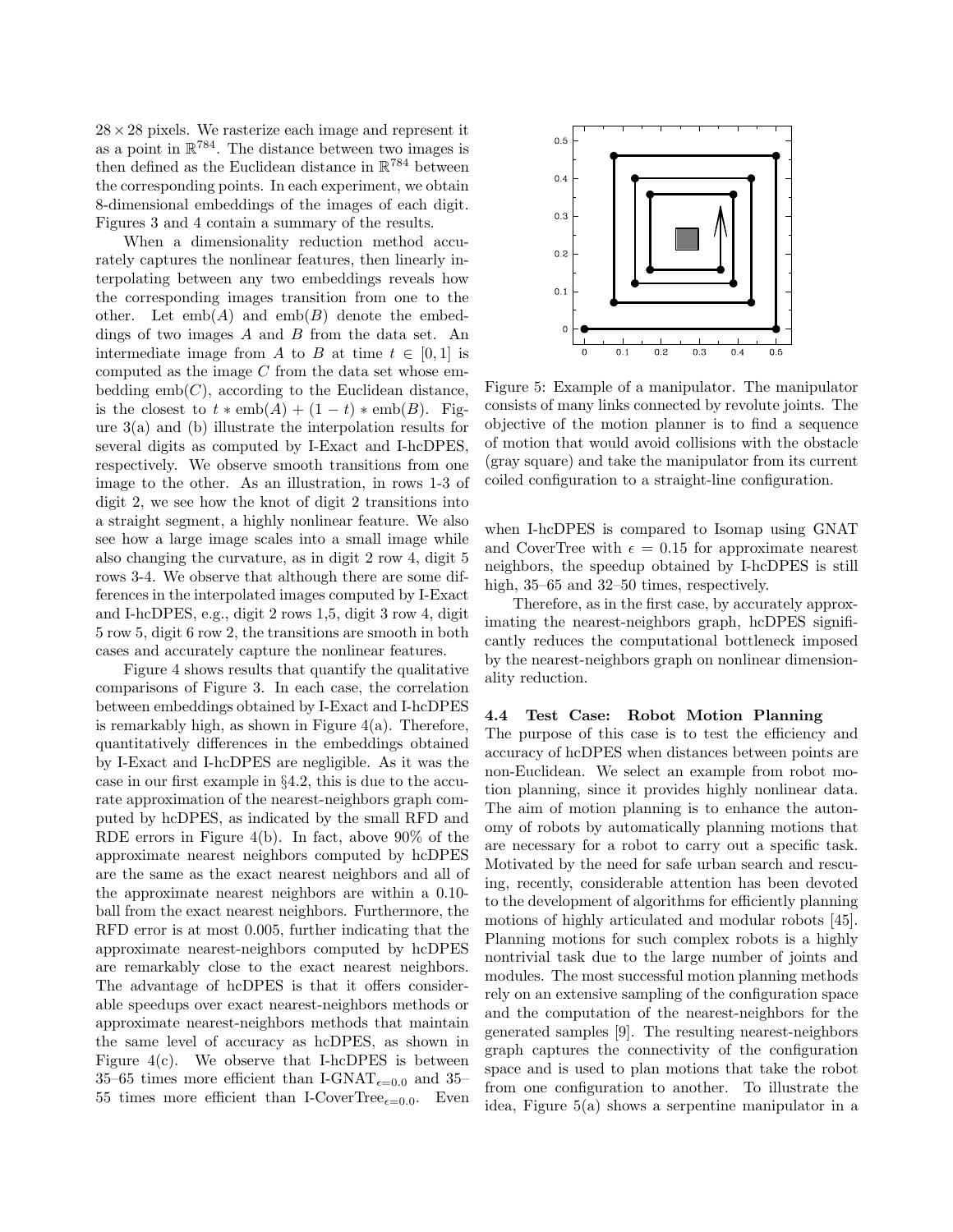coiled configuration. The manipulator has several revolute joints. The manipulator assumes different configurations depending on the rotations at each joint. The objective of the motion planner is to find a path from the coiled configuration that the manipulator is currently in to a straight-line configuration where the manipulator is completely stretched out. The path should avoid self-collisions and collisions with the obstacle, which is represented in Figure 5 by a square.

We use data sets representing 10000 collision-free configurations of the manipulator. We obtain different data sets by increasing the number of joints of the manipulator and using the motion planner PRM (Probabilistic RoadMap) [28] to generate collision-free configurations. Each configuration indicates the rotation at each joint. Let  $v(c) = \{p_1(c), \ldots, p_d(c)\}\$  denote the position of each of the d joints after each joint is rotated by the value specified by configuration c. The distance between two configurations  $c_1$  and  $c_2$  is defined as the Euclidean distance between  $v(c_1)$  and  $v(c_2)$ . Note that due to the rotations this distance is non-Euclidean. Although the dimensionality of the configuration space of the manipulator is equal to the number of joints, the underlying structure of each data set is of much lower dimensionality. This is due to the fact that the manipulator is hyper redundant since it is constrained to operate in a 2-dimensional plane.

Figure 6 contains a summary of the results where each data set is embedded in  $\mathbb{R}^2$ . We observe in Figure 6(a) that the correlation between the embeddings obtained by I-Exact and I-hcDPES is considerably high. This indicates that even in the case of non-Euclidean distance metrics, I-hcDPES is as accurate as I-Exact. The small RFD and RDE errors, shown in Figure 6(b), indicate that differences between approximate nearest neighbors computed by hcDPES and exact nearest neighbors are negligible. As a result, the embeddings emerging from the application of I-hcDPES and I-Exact are almost identical. Figure 6(c) indicates the speedup obtained by I-hcDPES. Figure  $6(c)$  reveals that I-hcDPES is significantly more efficient than when Isomap uses other methods to compute or approximate the nearest-neighbors graph. Therefore, even when non-Euclidean metrics define the distance between any two points the approximate nearest-neighbors graph computed by hcDPES can be used for nonlinear dimensionality reduction without any considerable loss of accuracy. Furthermore, the computational time for nonlinear dimensionality reduction is significantly reduced.

### 5 Discussion

We have developed an efficient approximate nearestneighbors method, hcDPES, that can be used to sig-



|                       | number of joints   |       |                    |       |       |  |  |  |
|-----------------------|--------------------|-------|--------------------|-------|-------|--|--|--|
| error                 | 10                 | 25    | 50                 | 75    | 100   |  |  |  |
| $\mathrm{RFD}_{0.00}$ | 0.075              | 0.080 | 0.095              | 0.098 | 0.095 |  |  |  |
| $\mathrm{RFD}_{0.02}$ | 0.038              | 0.034 | 0.041              | 0.040 | 0.040 |  |  |  |
| $\mathrm{RFD}_{0.05}$ | 0.013              | 0.008 | 0.011              | 0.010 | 0.009 |  |  |  |
| $\mathrm{RFD}_{0.07}$ | 0.006              | 0.004 | 0.005              | 0.003 | 0.004 |  |  |  |
| $\mathrm{RFD}_{0.10}$ | 0.001              | 0.001 | $\overline{0.002}$ | 0.001 | 0.001 |  |  |  |
| $\mathrm{RFD}_{0.11}$ | 0.000              | 0.000 | 0.000              | 0.000 | 0.000 |  |  |  |
| <b>RDE</b>            | $\overline{0.006}$ | 0.005 | 0.006              | 0.006 | 0.006 |  |  |  |

(b) Accuracy of the approximate nearest-neighbors graph



Figure 6: Accuracy and efficiency of hcDPES on a robot motion planning test case. The robot motion planning data is highly nonlinear and distances are defined by complex non-Euclidean metrics. (a) Embeddings extracted by I-Exact and I-hcDPES are practically the same, as evidenced by the high correlation. (b) The small RFD and RDE errors indicate that hcDPES accurately approximates the nearest-neighbors graph. (c) hcDPES considerably improves the computational efficiency of nonlinear dimensionality reduction by approximating the nearest-neighbors graph at a fraction of the computational cost required by other methods.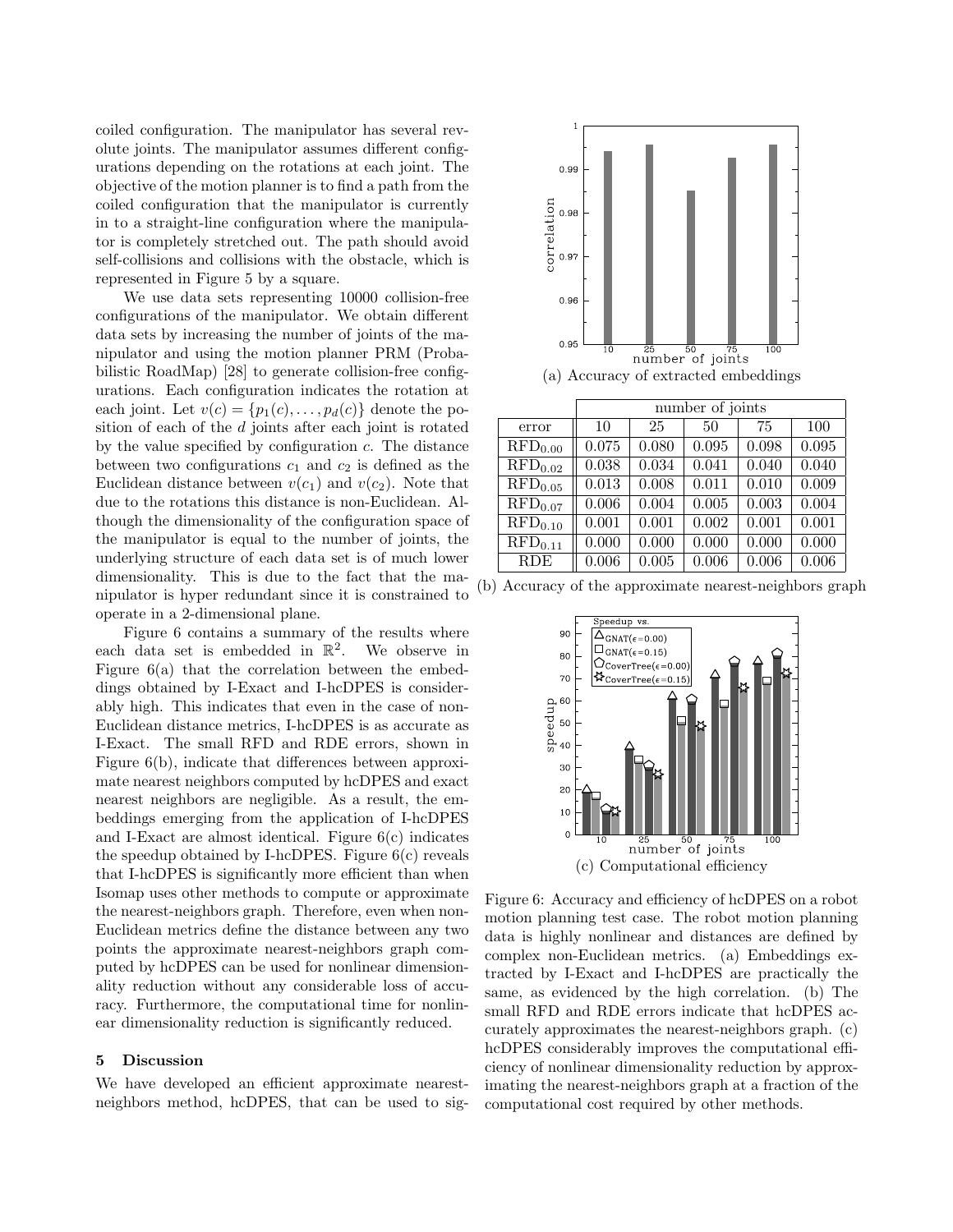nificantly reduce the computational bottleneck of nonlinear dimensionality reduction methods that rely on the nearest-neighbors graph. The approximation of the nearest-neighbors graph is based on the idea of projecting the data set onto a low-dimensional Euclidean space. The projection uses distances from each point in the data set to a set of carefully selected pivots. The objective of the pivot selection strategy is to maximize the correlation of distances between points in the data set and their corresponding projections. The overall effect of the pivot selection strategy and the projection is the efficient computation of accurate approximate nearest neighbors, as indicated in §4.

The accuracy and efficiency of hcDPES have been demonstrated using test cases from different application areas. We have also quantitatively analyzed the performance of hcDPES when non-Euclidean metrics define distances between points in the data sets. The results indicate that the embeddings emerging from the application of nonlinear dimensionality reduction using the exact nearest-neighbors or the approximate nearestneighbors computed by hcDPES are practically indistinguishable, as evidenced by the remarkably high correlation values. The advantage of using hcDPES is that it significantly reduced the computational time required for nonlinear dimensionality reduction.

By significantly reducing the bottleneck imposed by the computation of the nearest-neighbors graph, hcDPES can be used by nonlinear dimensionality reduction methods to extract low-dimensional embeddings of considerably large and high-dimensional data sets where distances between points are defined by complex metrics. Potential applications which we are currently addressing include the analysis of molecular motions of proteins and the behavior of motion planning algorithms on high-dimensional problems.

### References

- [1] S. F. Altschul, W. Gish, W. Miller, E. W. Myers, and D. J. Lipman, Basic local alignment search tool, Journal of Molecular Biology, 215 (1990), pp. 403–410.
- [2] S. Arya, D. M. Mount, and S. Nathan, An optimal algorithm for approximate nearest neighbor searching in fixed dimensions, Journal of the ACM, 45 (1998), pp. 891–923.
- [3] S. BERCHTOLD, D. KEIM, AND H.-P. KRIEGEL, The X-tree: An index structure for high-dimensional data, in International Conference on VLDB, Mumbai, India, 1996, pp. 28–39.
- [4] K. Beyer, J. Goldstein, R. Ramakrishnan, and U. SHAFT, When is "nearest neighbor" meaningful?, Lecture Notes in Computer Science, 1540 (1999), pp. 217–235.
- [5] A. Beygelzimer, S. Kakade, and J. Langford, Cover trees for nearest neighbor, in Interantional Conference on Machince Learning, Pittsburgh, Pennsylvania, 2006, pp. 97–104.
- [6] J. BI, K. P. BENNETT, M. EMBRECHTS, C. M. BRENeman, M. Song, and I. G. Elisseeff, Dimensionality reduction via sparse support vector machines, Journal of Machine Learning Research, 3 (2003), pp. 1229– 1243.
- [7] A. Borodin, R. Ostrovsky, and Y. Rabani, Lower bounds for high dimensional nearest neighbor search and related problems, in ACM Symposium on Theory of Computing, Atlanta, Georgia, 1999, pp. 312–321.
- [8] S. BRIN, Near neighbor search in large metric spaces, in International Conference on VLDB, San Francisco, California, 1995, pp. 574–584.
- [9] H. CHOSET, K. M. LYNCH, S. HUTCHINSON, G. KANtor, W. Burgard, L. E. Kavraki, and S. Thrun, Principles of Robot Motion: Theory, Algorithms, and Implementations, MIT Press, Cambridge, Massachusetts, 2005.
- [10] P. Ciaccia, M. Patella, and P. Zezula, M-tree: An efficient access method for similarity search in metric spaces, in International Conference on VLDB, Athens, Greece, 1997, pp. 426–435.
- [11] K. L. CLARKSON, Nearest neighbor queries in metric spaces, Discrete and Computational Geometry, 22 (1999), pp. 63–93.
- [12] T. COX AND M. COX, *Multidimensional Scaling*, Chapman & Hall, 2nd ed., 2000.
- [13] B. Cui, B. C. Ooi, J. Su, AND K.-L. Tan, Contorting high-dimensional data for efficient main memory knn processing, in ACM SIGMOD International Conference on Management of Data, San Diego, California, 2003, pp. 479–490.
- [14] B. CUI, H. T. SHEN, J. SHEN, AND K.-L. TAN, Exploring bit-difference for approximate knn search in high-dimensional databases, in Australasian Database Conference, Newcastle, Australia, 2005, pp. 165–174.
- [15] P. Das, M. Moll, H. Stamati, L. E. Kavraki, and C. CLEMENTI, Low-dimensional free energy landscapes of protein folding reactions by nonlinear dimensionality reduction, Proceedings of the National Academy of Science USA, 103 (2006), pp. 9885–9890.
- [16] B. V. DASARATHY, Nearest-neighbor approaches, in Handbook of Data Mining and Knowledge Discovery, W. Klosgen, J. M. Zytkow, and J. Zyt, eds., Oxford University Press, New York, New York, 2002, pp. 88– 298.
- [17] V. de Silva and J. Tenenbaum, Global versus local methods in nonlinear dimensionality reduction, in Advances in NIPS, S. Becker, S. Thrun, and K. Obermayer, eds., MIT Press, Cambridge, MA, 2002, pp. 705–712.
- [18] D. DONOHO AND C. GRIMES, Hessian eigenmaps: new locally linear embedding techniques for high-dimensional data, Proceedings of the National Academy of Science, 100 (2003), pp. 5591–5596.